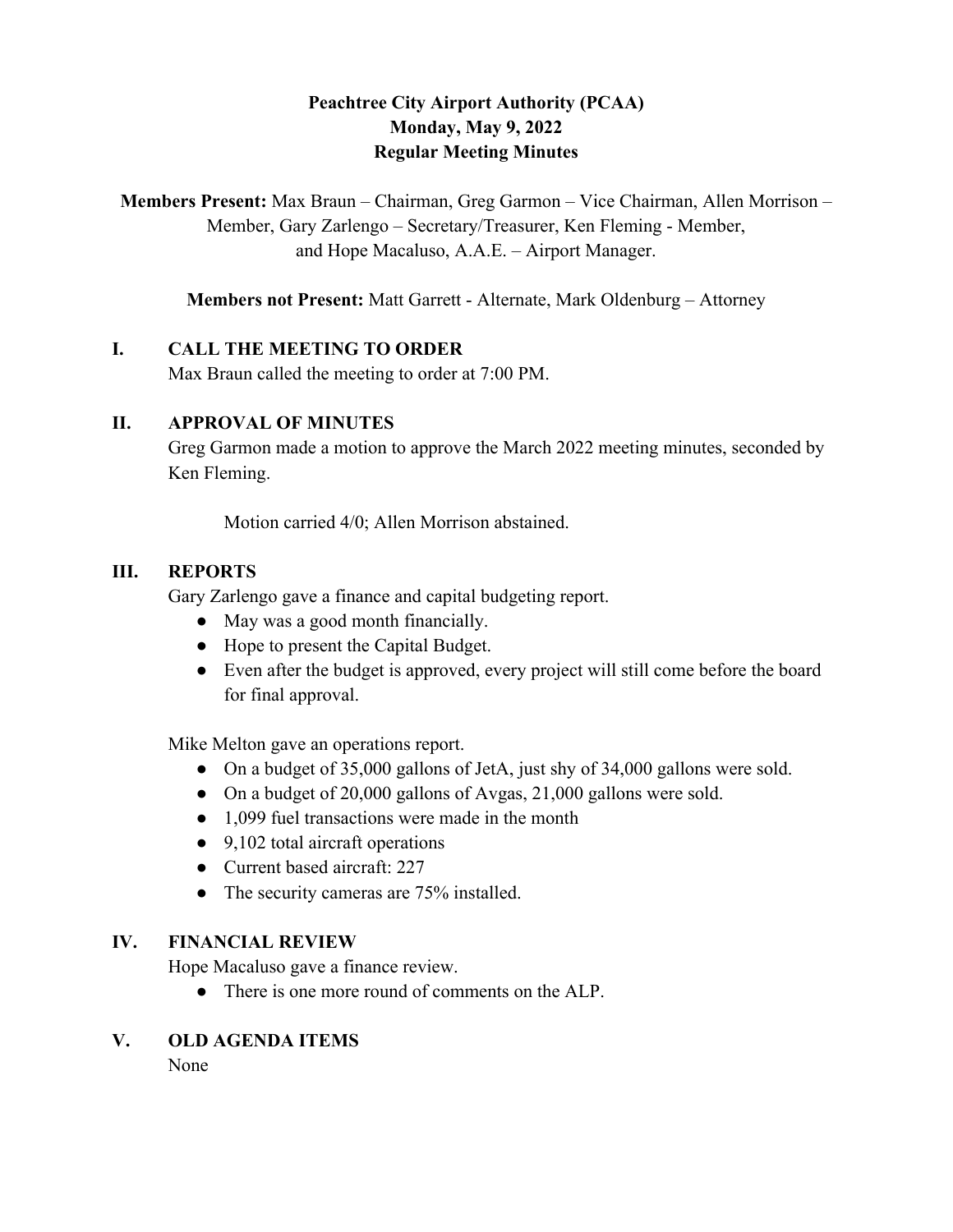## **VI. NEW AGENDA ITEMS**

**22-05-01** Consider GDOT Contract for Obstruction Clearing Construction and Award Bid

● Greg Garmon wanted to clarify that the bid process had been done correctly as to not give preference to the single bidder. Hope agreed that it has been done correctly.

Ken Fleming made a motion to accept the grant funding with a local match not to exceed \$12,148.09 for obstruction clearing and removal, seconded by Greg Garmon.

Motion carried 5/0.

Ken Flemming made a motion to award the contract to the bid from Brent Scarborough Incorporated, seconded by Gary Zarlengo.

Motion carried 5/0.

**22-05-02** Airbase Georgia Presentation

This item was tabled.

**22-05-03** Capital Budget Presentation

● Hope Macaluso summarized the capital budget needs of the airport.

Greg Garmon made a motion to approve the blimp hangar lights not to exceed \$5,000, seconded by Gary Zarlengo.

Motion carried 5/0.

Gary Zarlengo made a motion to approve the fiscal year 2022 and remaining 2021 items on the capital budget, seconded by Greg Garmon.

Motion carried 5/0.

**22-05-04** Consider Air Traffic Control Tower Feasibility Study and Application

● Hope Macaluso discussed the air traffic control tower feasibility study and its process.